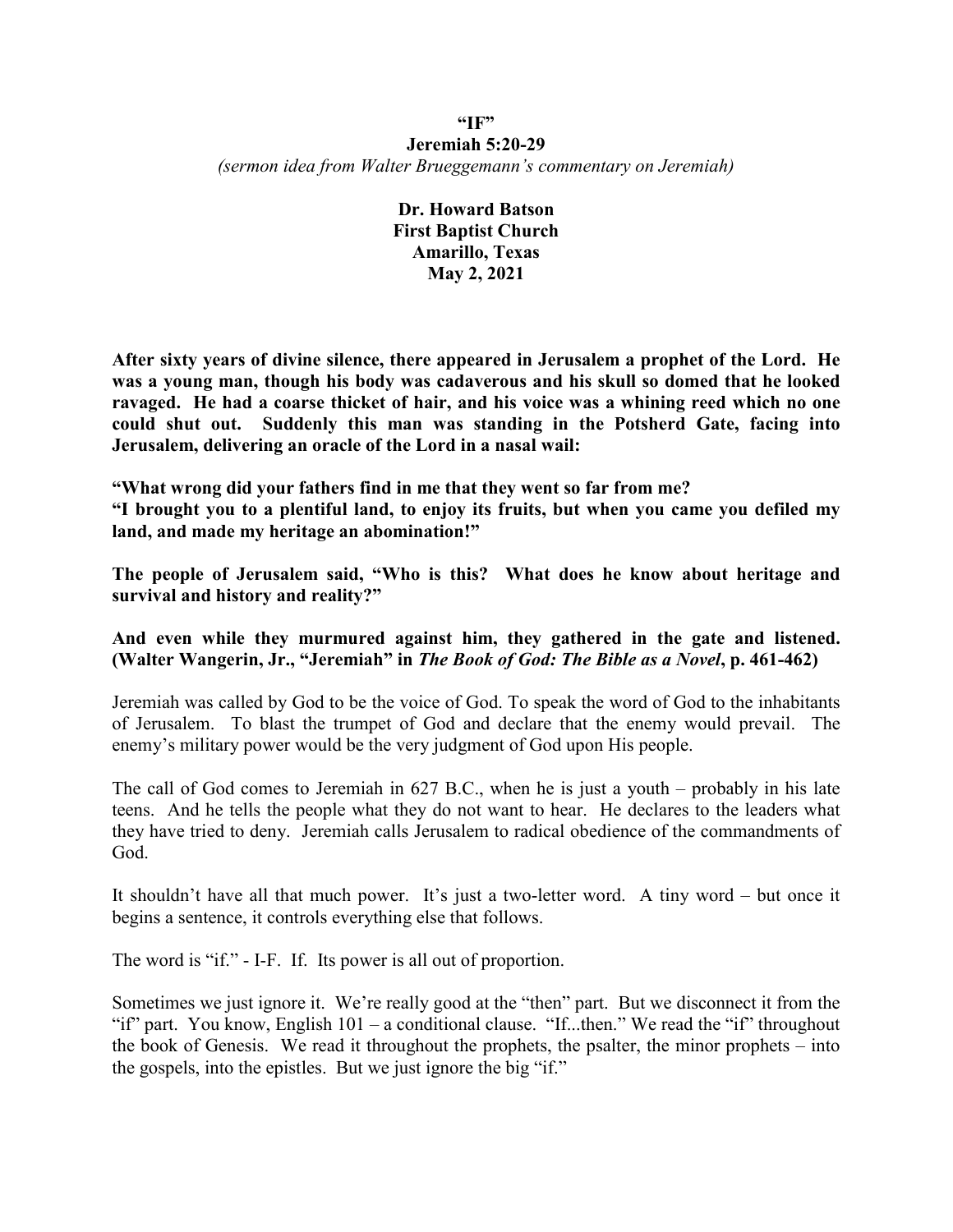The problem is, as Jeremiah reminds God's people, that even if we forget the "if," God doesn't.

If.

God will do what He has promises if.... Conditional and dependent upon you and upon me.

Look at Genesis 4. Yes, the "ifs" go that far back. It's the story of Cain and Abel. Adam and Eve have two sons. Abel is a keeper of the flocks, and Cain was a gardener. They were both bringing offerings to the Lord. As the smoke of Abel's sacrifice ascended to heaven, you could tell God was breathing in his sacrifice and was so pleased. But when Cain lit his sacrifice, the smoke just stayed on the ground. He coughed and choked and realized that God has refused his offering.

The Lord asked him what was wrong with him, why was he angry? He was jealous – that's what was wrong. God told him in verse 7 of Genesis 4, "If you do well, will not your countenance be lifted up? And if you do not do well,  $sin - we$  *would know murder* – is crouching at the door; and its desire is for you, but you must master it."

God warned him. Even after God refused his sacrifice, God loved him enough to warn him. He told him things would get better if...if he'd do his part. But if he didn't, sin was going to overtake him.

Next, it's Moses's words in Exodus 19:5. "Therefore, if you obey my voice and keep my covenant, then you shall be my treasured possession out of all the peoples." You see, the covenant itself proposes a serious condition. "*If* you obey my voice...*if* you keep my commands...*then* you are my special people." The conditions of the covenant are a part of God's blessing.

It's amazing how selectively we read the Old Testament, how we read the New Testament. We read the "then," but we miss the big "if."

Or in Deuteronomy 7:12.

If you pay attention to these laws and are careful to follow them, then the Lord your God will keep His covenant of love with you, as He swore to your forefathers (NIV).

You feel the message? "If you are obedient."

Or 1 Kings 2:4.

If your heirs take heed to their way, to walk before me in faithfulness with all of their heart and with all their life, then there shall not fail you a successor on the throne of Israel.

But it's implied if they don't....

# Or 1 Kings 9:4-5.

And as for you, if you will walk before Me as David your father walked, with integrity of heart and uprightness, doing according to all that I have commanded you, then... – *[you see, if...then]* –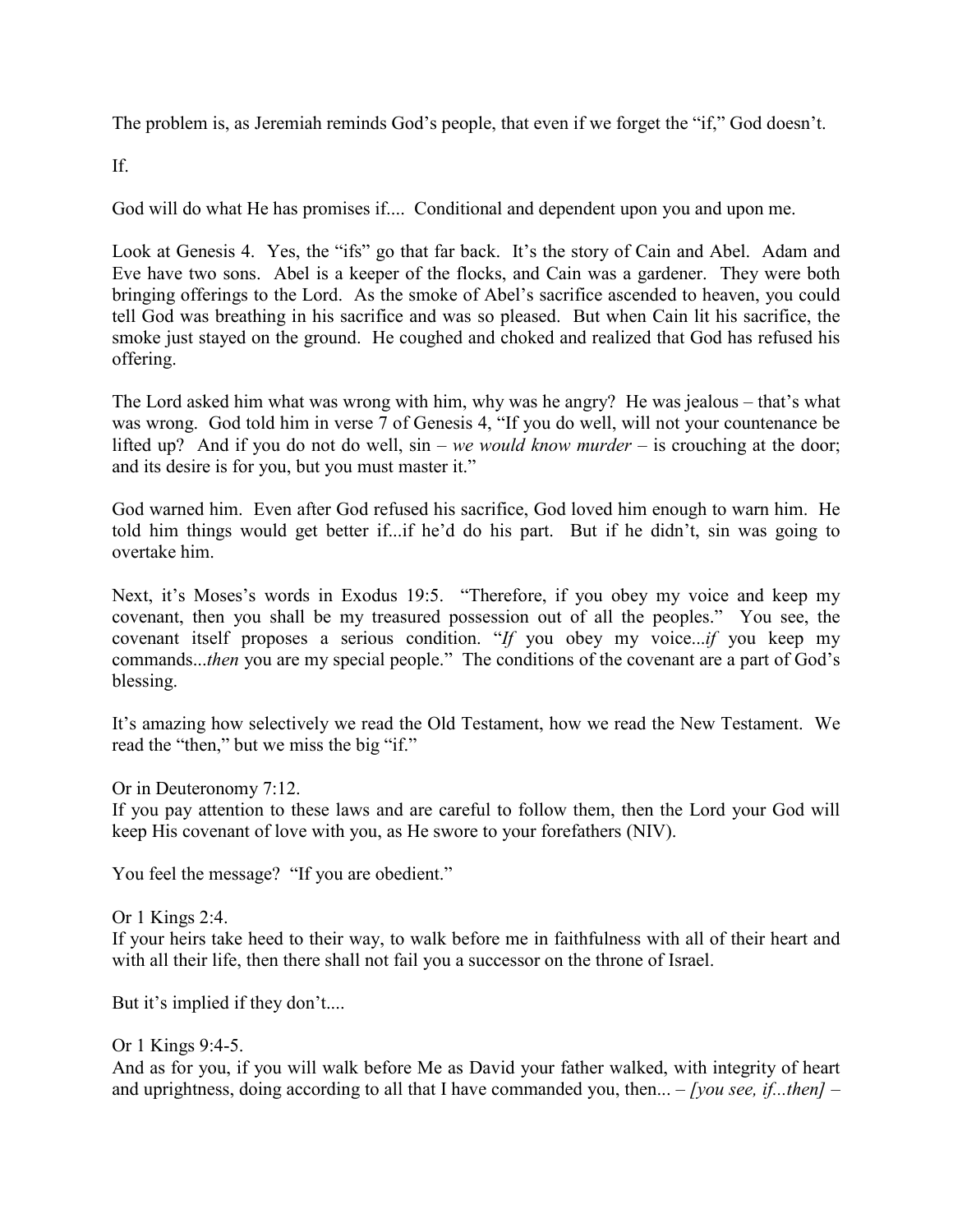I will establish a royal throne forever.... There shall not fail you a successor on the throne of Israel.

## Or 1 Kings 9:6-7.

If you turn aside from following me, you or your children, and do not keep my commandments and my statutes that I have set before you...then I will cut Israel off from the land that I gave them....

## Or 2 Chronicles 7:14.

If my people who are called by My name humble themselves and pray, and seek My face and turn from their wicked ways, then I will hear from heaven, will forgive their sin, and will heal their land.

When we miss the "if," we miss the emphasis on being obedient to the commands of God. The fabric of our faith must be woven together not only with God's grace, but with the resulting obedience. He commands and we do.

We don't really want it to be that way. We want God's promises to be absolutely unconditional. We want to read scripture from Genesis to Revelation, ignoring the big "if." But the big "if" is there, seemingly on almost every page and every paragraph. If. If we are obedient to God... then we are His people.

In our passage in Jeremiah 5, Jerusalem is abuzz with the news of God's unconditional promises. Jeremiah brings a new point of reference – the point of reference of Moses. It's hard. It's demanding. But it's the truth. There is the big "if." The "if" uttered by  $God - a God who$ refused to be tamed, a God who refused to be controlled by people. It's an "if" that reflects God's freedom and God's power and His sovereignty, God's absolute demand for our obedience. God will not be mocked. He will not give in to an easy faith. He says "if." It's the Mosaic "if." It's the "if" of Jeremiah. It's the "if" of God.

Even though Jerusalem is scared of a foreign enemy, scared of failing kings and invading armies, that's not the real problem. The real problem for their continued freedom, the real issue that is going to lead them into captivity is not kings and kingdoms. The real problem is the "if" of God – that terrible, huge "IF."

Do you understand the power of "if?" It can't be out-voted by popular opinion. It can't be outflanked by policy. Nothing can change the "if." It's God's "if." If we do what we're supposed to do...then.

There is a fundamental mis-orientation in the life of Jerusalem at this point. And the prophet wants you to know that pardon, or forgiveness, is grace, but it's not cheap. Forgiveness still requires coming to terms with God. And the people of God cannot see themselves as autonomous, apart from God. They must hear God's call to be held accountable.

Look at Jeremiah 5:1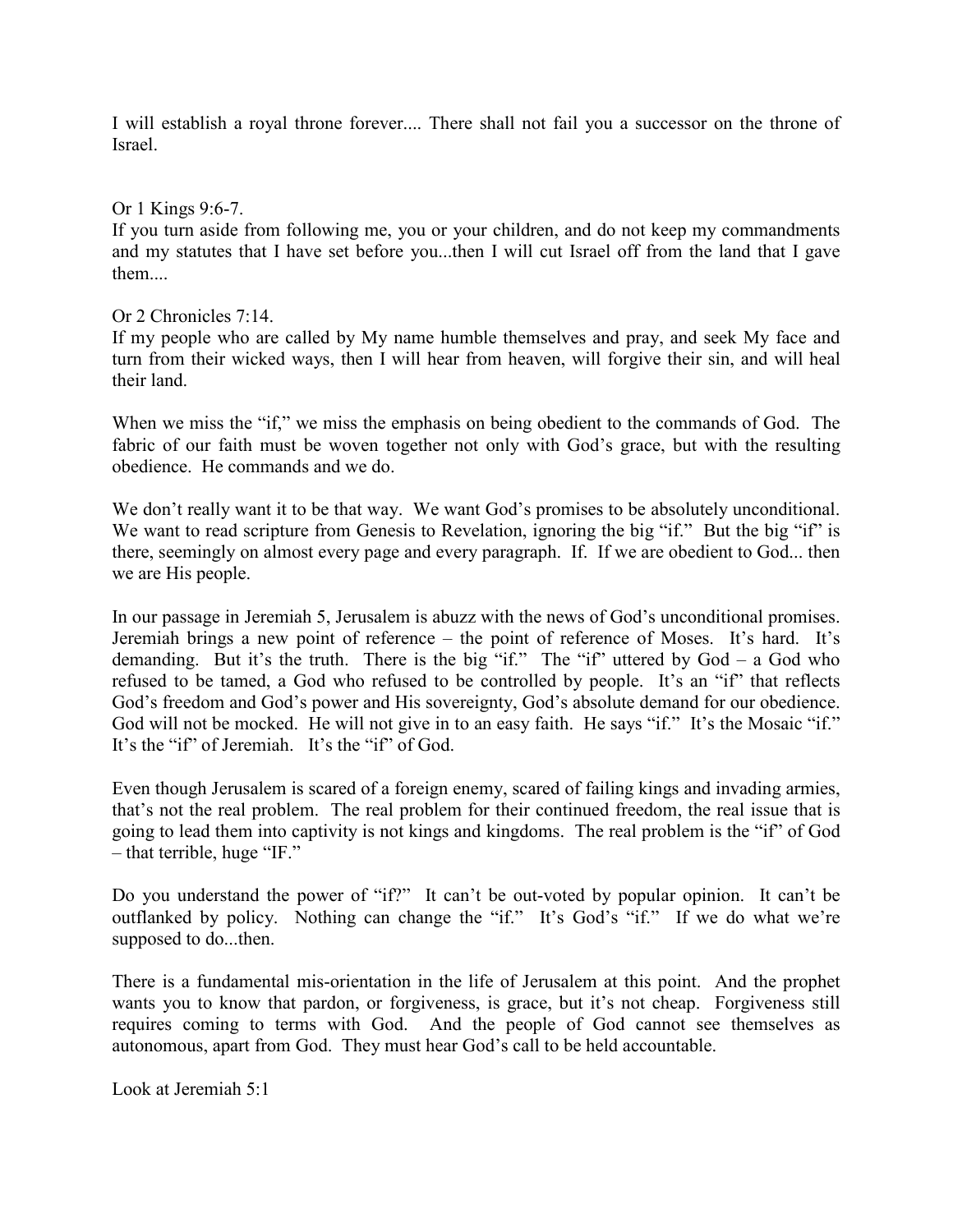Roam to and fro through the streets of Jerusalem, And look now, and take note. And seek in her open squares, If you can find a man, If there is one who does justice, who seeks truth, Then I will pardon her.

There is no trace of obedience anywhere in the city of God. Forgiveness seems far away. Pardon seems impossible, because there is not even a trace of obedience that can be found. The people (v. 3) refuse to take the correction of God. They harden their faces like rocks. And (look at the end of verse 3), they refuse to repent.

At first he begins by looking among the poor folk, and he can't find any of them who are righteous. So, in verse 5, he looks among the rich folk, the powerful folk, the great folk, "for they know the way of the Lord." But look at the end of verse 5. "But they too, with one accord, have broken the yoke and burst the bonds." The world has become a wild jungle because the wrath of God is released. There is lion that is going to slay them. A wolf that is going to destroy them. A leopard watching in their cities. And they'll all be torn to pieces because (v. 6) "their sins are many."

In verse 7, God asks the question, "Why should I pardon you?" The people have been living under the lie that their actions didn't matter.

Look at verses 12-13 They have lied about the Lord And said, "Not He; Misfortune will not come on us; And we will not see sword of famine. And the prophets are as wind, And the word is not in them. Thus it will be done to them!

The false prophets have lied. They have misled the people. In this passage, we see God desperately looking for a way to forgive His people. He's ready, willing, and yearning to forgive. He looks for just one who has been obedient. But God will not engage in cheap grace. There must be repentance.

Verse 3 again. They refuse to repent.

Pastor, that's Old Testament. In the New Testament all has changed.

Has it really? The message of Jesus is a message of repentance. What did He preach? "Repent, for the kingdom of God is at hand."

Back in the old covenant, God would not deal out cheap grace. And again, in the new, it is the same. Our relationship with God, as God's people, is dependent upon the big " $i f'' - o u$ "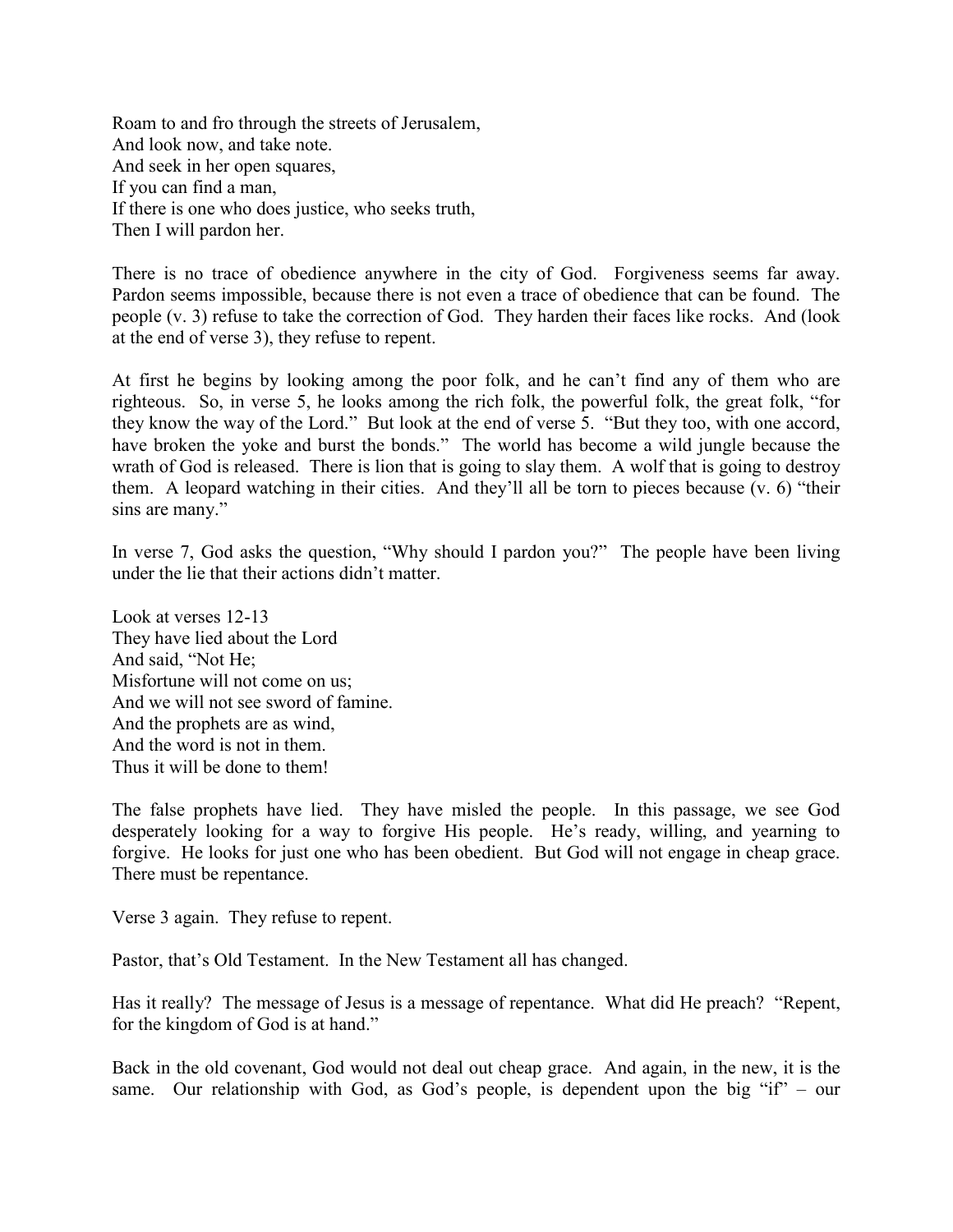willingness to turn 180 degrees, our willingness to turn from our sins and repent. And only then can we welcome the power of the cross of Christ Jesus and the forgiveness of sins.

Jerusalem has imagined that it is immune from God's governance or threat. Jerusalem has become a city with no reference to "Thus sayeth the Lord," the commandments of God.

You cannot make God a docile beggar or a helpless patron. God will be neither. The city of Jerusalem has lost its chance for forgiveness and now stands under the judgment of God. The dilemma is real for God. It is real for Jerusalem. God struggles between vengeance and forgiveness. And in that struggle hangs the destiny of Jerusalem.

So, in verse 15, an army is coming – a nation from afar. A nation whose language you do not know. It's Babylon, and, notice, they will eat, eat, eat, eat – devour. They will devour your harvest and your food. They will devour your sons and your daughters. They will devour your flocks and your herds. They will devour your vines and fig trees.

And yet God says not utter destruction (v. 18). It's not the death sentence (v. 19), but, rather, exile. They will serve as strangers in a land that is not theirs.

Look at the text in Jeremiah 5. They have forgotten about the "if."

Verse 21 O foolish and senseless people, You have eyes, but do not see; You have ears, but do not hear.

They've missed the "if."

Look at verse 22. Do you not fear Me? Declares the Lord. Do you not tremble in My presence? For I have placed the sand as a boundary for the sea, An eternal decree, so it cannot cross over it. Though the waves toss, yet they cannot prevail; Though they roar, yet they cannot cross over it.

God is saying, "Aren't you afraid of me? I have tamed the chaos. I drew the line in the sand and said to the waters, 'You won't come any further.' And they have obeyed my voice. They toss. They pound. But they cannot cross the line that I've drawn, because I am God. I am Creator. I am powerful. And you don't fear me? You've crossed My boundaries."

You see, the crowd in Jerusalem was self-convinced, self-absorbed, self-sufficient. They're stubborn and rebellious.

Look at verse 23. But this people has a stubborn and rebellious heart;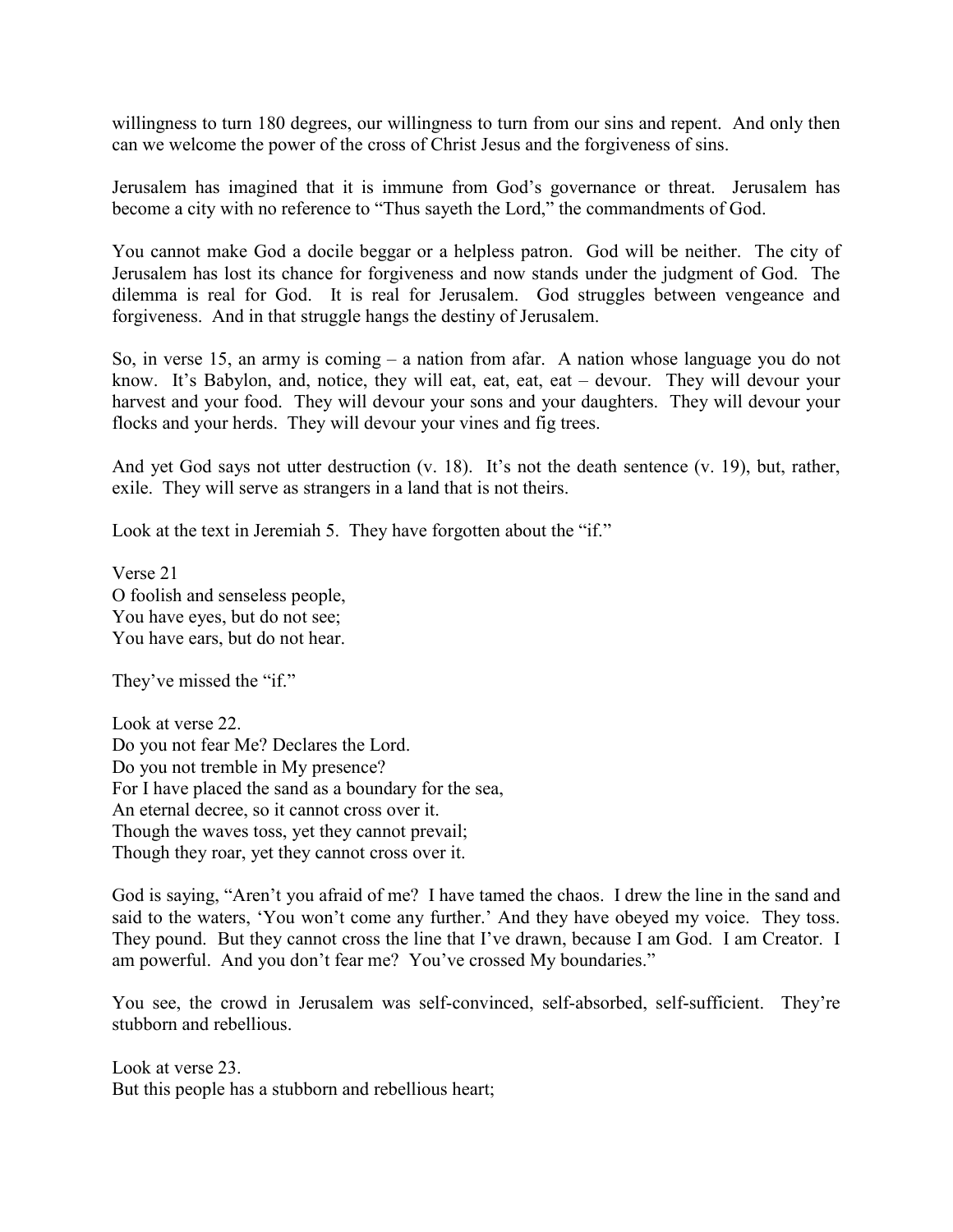They have turned aside and departed. They do not say in their heart, "Let us now fear the Lord our God, Who gives rain in its season, Both the autumn rain and the spring rain, Who keeps for us The appointed weeks of the harvest."

They haven't realized (v. 25) that their sin has turned away the good blessings of God. Look at verse 28. They are fat. They're sleek. They have deeds of wickedness. They don't take care of the orphan or the widow. They don't defend the rights of the poor. They trap men like others trap birds (v. 26). They have ignored the "if" of God.

They find out in 587 B.C. when their world comes crashing down. They realize that the promises of God are governed by the big "if." Boundaries are real. Just as He laid boundaries for the sea, God laid boundaries for you and He laid boundaries for me. Every time we cross those boundaries, we bring destruction into our life, just like Jerusalem brought destruction into her life because she forgot the big "if."

**A man and his family were going camping. They came across a sign that said, "Road Closed. Do Not Enter." The man just drove around the sign because he was sure it would save them time on their journey. His wife was resistant to going around that sign. She was cautious. She was wise. But there was no turning back this persistent road warrior. After a few miles of successful navigation, now quite happy with his decision to ignore the boundary, he began to boast of his gift of discernment. He knew there wasn't anything wrong with the road. Someone just put that sign there. Whatever it was, it was nothing big enough to stop him.**

**It wasn't long before he came to a humble sweat as he looked up ahead at a washed out bridge. He turned the car around and retraced his tracks back to the main road. He didn't save time. He lost time. When they arrived at the original warning sign he was greeted by large block letters on the back side of the sign, hand-painted. His wife and three children all read the hand-painted sign out loud. "Welcome back, stupid!" (***Executive Speechwriter Newsletter***, 12/3)**

That's the way it is with God's commandments. God's word tells us how to live. When we cross over those commandments, when we go our own way, we find ourselves headed toward absolute ruin and destruction.

Terrible things happen when we go places we should not go.

There is no cheap grace available for the people of God in antiquity. And there is no cheap grace available for the people of God in modernity. Neither then, nor now, will God be the dispenser of cheap grace.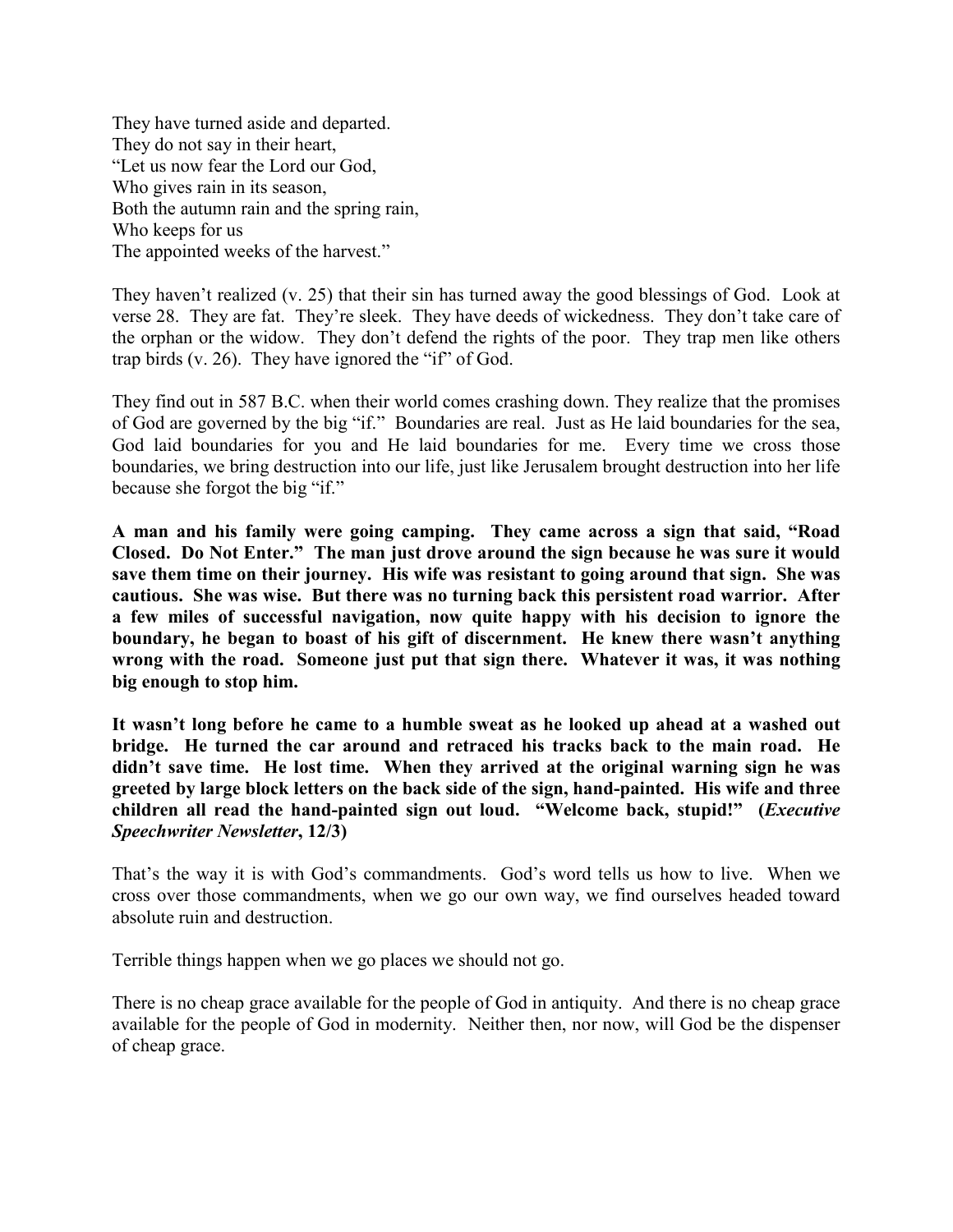In a classic definition of cheap grace, the Lutheran pastor and World War II martyr Dietrich Bonhoeffer wrote, **"Cheap grace is the preaching of forgiveness without requiring repentance, baptism without church discipline, Communion without confession, absolution without personal confession. Cheap grace is grace without discipleship, grace without the cross, grace without Jesus Christ, living and incarnate." (***The Cost of Discipleship***)**

**Richard A. Schmidt of St. Paul's Episcopal Church in Daphne, Alabama, was quoted in**  *The Methodist Reporter* **(10/8/93, p. 2) as saying "God is less interested, I suspect, in our acts of obedience than in the pleasure of our company."** That's completely wrong. That ignores both the Old and New Testament texts. God desires the obedience of His people. Your mere presence is no wonderful gift to God. It is your obedience that is the pleasing sacrifice to Him.

**W. C. Fields is quoted as having said, "I spent a lot of time searching through the Bible for loopholes."** Haven't we all. But today we see the absolutely necessity of confronting our failures, foibles and follies, and confessing our sins before God. We want the promises of God without the premises of God, without His boundaries.

A pastor friend of man says that every time he sees the Book of God's Promises laying on top of his wife's night stand, he declares in his soul, "Someday I'm going to write a book about the premises of God."

The promises of God are not possible without the premises of God.

Some of you say this morning, "Pastor, you're reading out of the Old Testament. We're a New Testament church. In the Old Testament, God is a God of law. But in the New Testament, God is a God of grace. Unconditional Grace. The big 'if' is absent from the New Testament."

Are you sure? Have you just read past the passages? Have you forgotten the preaching of Jesus is "repent, for the kingdom of God is at hand?" In fact, when we turn to the New Testament it is Jesus Himself, who continues the big "if" of Yahweh in the Old Testament.

If we obey His commandments, then we know we are His.

In John 14:15, Jesus says If you love me, you will keep my commandments.

Or verses 23-24

Jesus answered and said to him, "If anyone – *another big "if"* – if anyone loves me, he will keep My word; and My Father will love him, and we will come to him and make our abode with him. He who does not love Me does not keep my words; and the word which you hear is not Mine, but the Father's who sent Me."

Or John 15:10

If you keep my commandments, you will abide in my love; just as I have kept my Father's commandments, and abide in His love.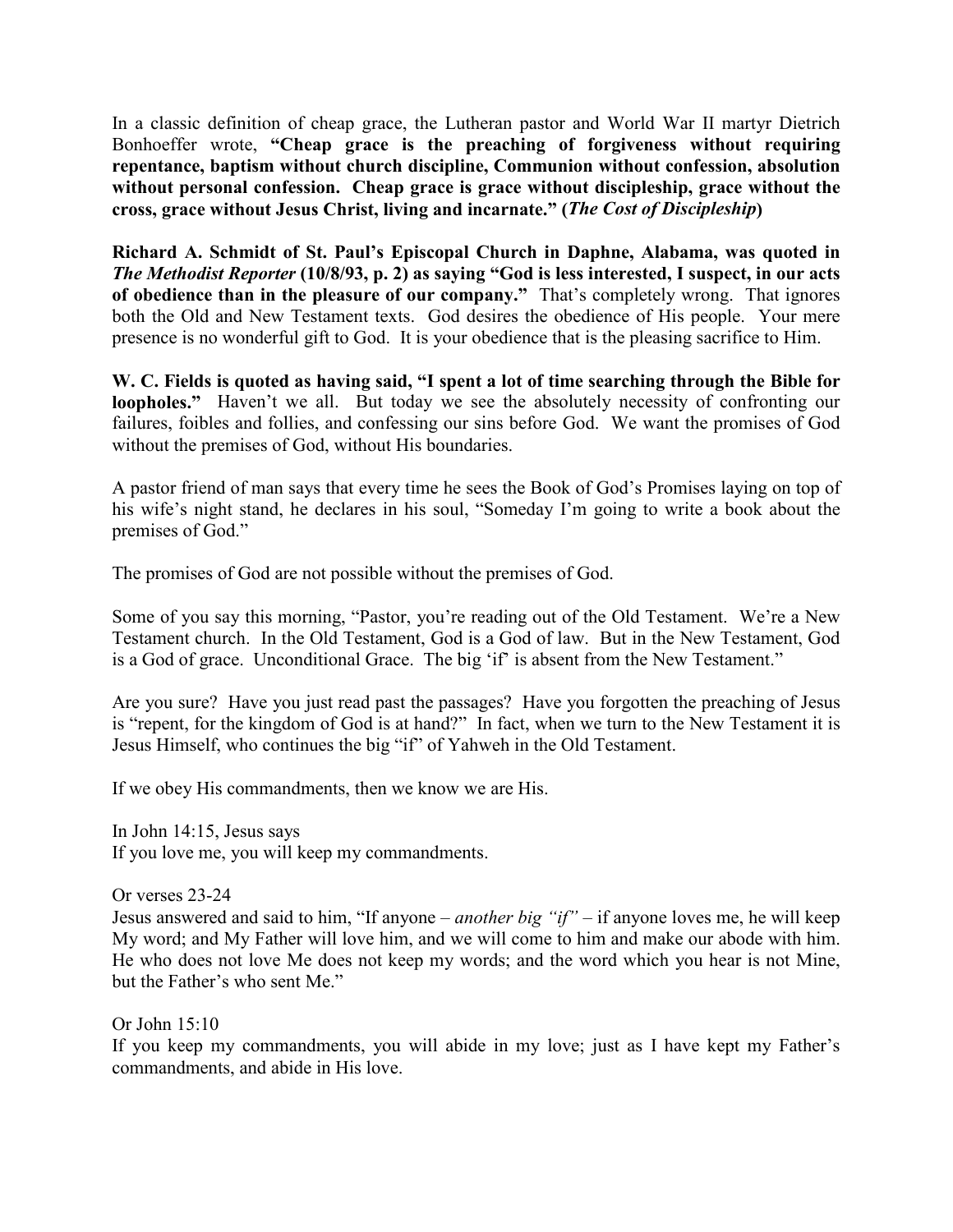Not convinced yet?

In 1 John 5:3, we read

For this is the love of God, that we keep His commandments; and His commandments are not burdensome.

They ask Paul: May we keep sinning that grace may abound? In Romans 6, Paul writes, "What shall we say then? Are we to continue in sin that grace might increase?" They are saying , "Paul, if God give us this free grace because Jesus died on the cross, shouldn't we just keep sinning and let God give us more and more grace?"

"May it never be!" (Romans 6:2). "How shall we who died to sin still live in it?"

We died with Christ on the cross. We died to sin. We live now in the likeness of His resurrection.

"May it never be" is a kind translation for "Heck no. You've got to be kidding me."

**In an article entitled, "God Lite," theologian James R. Edwards traces how the more we obey God, the more real God becomes to us and the greater our love grows. And the more we love God, the more we become like God. Obedience is not a penalty levied on faith. It is the strength of faith. The Bible absolutely will not separate faith and obedience, as though obedience were some kind of inheritance tax that God levies on the free gift of salvation. God cannot separate them and still offer salvation. There is something about love that is no longer love apart from obedience. Only those who obey can believe, and only those who believe can obey. (***Christianity Today,* **4/29/91)**

**A parishioner complained about the pastor's constant harping on the theme of drawing close to God. She confessed that she really didn't want to be that close to God. "I just want to sneak into heaven quietly," she said. "I don't want to be a saint. I just don't want to go to hell."**

**"I can't believe what I'm hearing," the pastor said.**

**"I can explain it," she said calmly. "When I started the ninth grade, I set my heart on finishing high school with straight C's. And I did. You see, if you fail you have to repeat, and I didn't want that. But if you start making A's, people begin to expect things of you."**

**"It's exactly like that with God," she continued. "If you're too bad, you'll go to hell, and I don't want that. But if you're too good, he'll send you to India, and I don't want that either." (Mark Rutland,** *The Finger of God: Reuniting Power and Holiness in the Church,* **p. 16-17)**

Quite apart from her obvious misunderstanding of salvation based upon her good deeds, her description of C-class Christianity unfortunately depicts where many of us live. We want His promises, but we don't want His premises. We want His salvation, but we don't want any